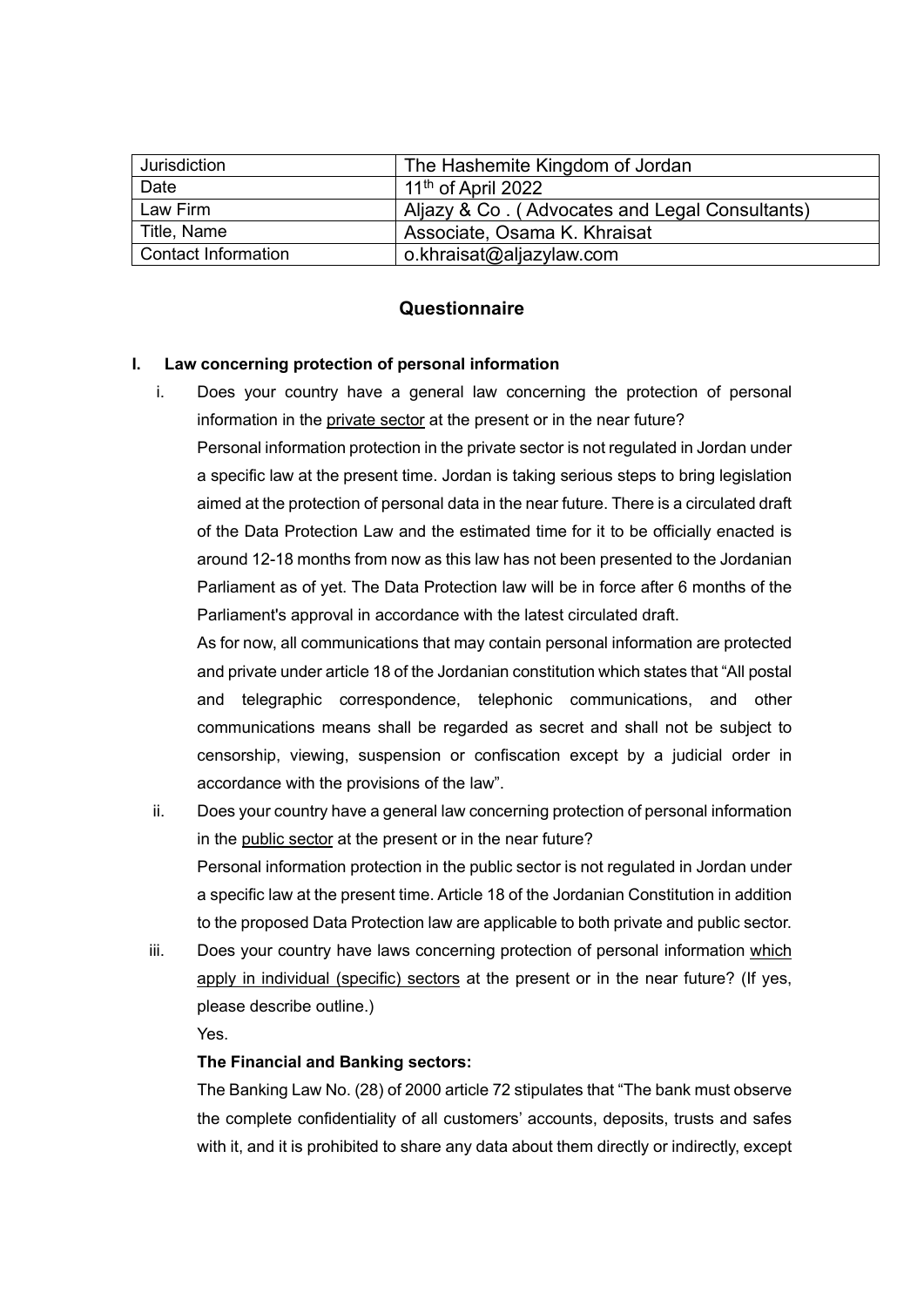with the written consent of the account holder, the depositor, the settlor of trust, or the user of treasury, or one of his heirs, or by a decision of a competent judicial authority in an existing judicial litigation or because of one of the cases permitted under the provisions of this law, and the ban remains in place even if the relationship between the customer and the bank ends for any reason"

The protection of personal information is also applicable on all financial services that banks and financial institutions provide, including money transfer and digital services.

### **The Telecommunications Sector:**

The Telecommunications Law No. (13) of 1995 considers phone calls and private communications as private in accordance with Article 56: "telephone calls and private communications are considered confidential matters that may not be violated, under penalty of legal responsibility."

## **The Cyberspace and Digital Communications sectors:**

The Cybercrime Law No. (27) of 2015 indicates that unauthorized and unlawful access to websites or information systems to cancel, delete, add, destroy, disclose, damage, withhold, modify, change, transfer or copy data or information is a crime and punishable by law .

# **Where all of the answers to the question of I.(i), (ii) and (iii) is "no", please skip to IV.**

- **II. The basic information of the regulation concerning protection of personal information.**
	- i. Please fill in the blanks below about all the law concerning personal information mentioned at I.. (please add a reply column as necessary,)

The title of the law : Data protection Law (still a draft and its provisions are subject to



change) Scanned Pdf file is available. Data Protection Law (Draft).pdf

|  | The . | definition             | of <sup>1</sup> |                                                           | Personal Information: Any data or information<br>relating to a natural person that would identify him |  |  |  |
|--|-------|------------------------|-----------------|-----------------------------------------------------------|-------------------------------------------------------------------------------------------------------|--|--|--|
|  |       | "Personal Information" |                 |                                                           | directly or indirectly, regardless of its source or form,                                             |  |  |  |
|  |       |                        | or whereabouts. | including data relating to person identity, family status |                                                                                                       |  |  |  |
|  |       |                        |                 |                                                           | Sensitive Personal Information: Any data or                                                           |  |  |  |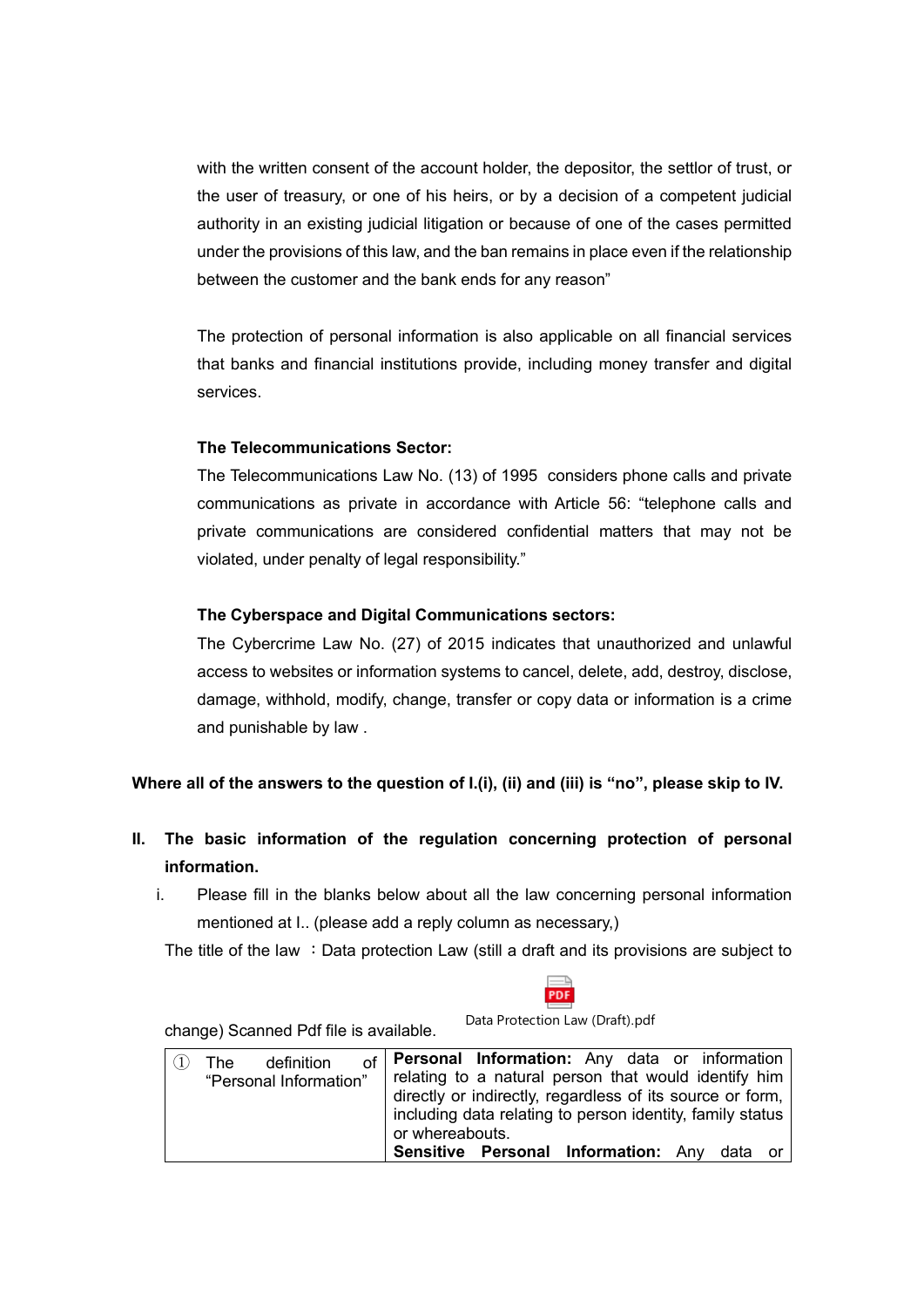|                   |                                       | information related to a natural person that directly or<br>indirectly indicates his or her origin, race, opinions,<br>political affiliations, religious beliefs, or any data related<br>to his financial status, health, physical, mental or<br>genetic condition, or his vital fingerprint. (Biometrics) or<br>his criminal record, or any information or any data that<br>the Council decides to consider sensitive, and of which<br>the disclosure or misuse harms the person. |
|-------------------|---------------------------------------|------------------------------------------------------------------------------------------------------------------------------------------------------------------------------------------------------------------------------------------------------------------------------------------------------------------------------------------------------------------------------------------------------------------------------------------------------------------------------------|
| $\left( 2\right)$ | The scope in which the<br>law applies | A- The provisions of this law shall apply to all data,<br>even if it was collected or processed prior to its entry<br>into force.                                                                                                                                                                                                                                                                                                                                                  |
|                   |                                       | B - The provisions of this law do not apply to natural<br>persons who process their data for their personal<br>purposes.                                                                                                                                                                                                                                                                                                                                                           |
| (3)               | The territorial scope                 | Jordan, and outside of Jordan if the data holder for the<br>information is overseas.                                                                                                                                                                                                                                                                                                                                                                                               |
| $\left( 4\right)$ | URL                                   | Not yet decided                                                                                                                                                                                                                                                                                                                                                                                                                                                                    |
| 5)                | The effective date                    | Not yet decided                                                                                                                                                                                                                                                                                                                                                                                                                                                                    |

The title of the law  $\div$  The Banking Law No. (28) of 2000

[https://www.cbj.gov.jo/EchoBusV3.0/SystemAssets/2f75d7af-5465-4e1f-90dd-](https://www.cbj.gov.jo/EchoBusV3.0/SystemAssets/2f75d7af-5465-4e1f-90dd-8b825037edbd.pdf)[8b825037edbd.pdf](https://www.cbj.gov.jo/EchoBusV3.0/SystemAssets/2f75d7af-5465-4e1f-90dd-8b825037edbd.pdf)

| $\left(1\right)$ | οf<br>definition<br>The<br>"Personal Information" | There is no definition of Personal Information                                                                                                   |
|------------------|---------------------------------------------------|--------------------------------------------------------------------------------------------------------------------------------------------------|
| (2)              | The scope in which the<br>law applies             | The provisions of this law shall apply to all those who<br>engage in the banking business                                                        |
| 3)               | The territorial scope                             | Jordan                                                                                                                                           |
| (4)              | URL                                               | https://www.cbj.gov.jo/EchoBusV3.0/SystemAssets/<br>2f75d7af-5465-4e1f-90dd-8b825037edbd.pdf                                                     |
| (5)              | The effective date                                | <b>August 1 2000</b>                                                                                                                             |
| $\circledS$      | Institutions subject to the<br>law                | All licensed financial institutions                                                                                                              |
| (7)              | Information subject to the<br>law                 | The financial history of a person, or any personal<br>information required to be disclosed to receive a<br>service from a financial institution. |

The title of the law  $\div$  The Telecommunications Law No. (13) of 1995

[https://trc.gov.jo/EchoBusV3.0/SystemAssets/%D9%82%D8%A7%D9%86%D9%88%](https://trc.gov.jo/EchoBusV3.0/SystemAssets/%D9%82%D8%A7%D9%86%D9%88%D9%86%20%D8%A7%D9%84%D8%A7%D8%AA%D8%B5%D8%A7%D9%84%D8%A7%D8%AA%20%D9%88%D8%AA%D8%B9%D8%AF%D9%8A%D9%84%D8%A7%D8%AA%D9%87.pdf) [D9%86%20%D8%A7%D9%84%D8%A7%D8%AA%D8%B5%D8%A7%D9%84%D8%](https://trc.gov.jo/EchoBusV3.0/SystemAssets/%D9%82%D8%A7%D9%86%D9%88%D9%86%20%D8%A7%D9%84%D8%A7%D8%AA%D8%B5%D8%A7%D9%84%D8%A7%D8%AA%20%D9%88%D8%AA%D8%B9%D8%AF%D9%8A%D9%84%D8%A7%D8%AA%D9%87.pdf) [A7%D8%AA%20%D9%88%D8%AA%D8%B9%D8%AF%D9%8A%D9%84%D8%A7%](https://trc.gov.jo/EchoBusV3.0/SystemAssets/%D9%82%D8%A7%D9%86%D9%88%D9%86%20%D8%A7%D9%84%D8%A7%D8%AA%D8%B5%D8%A7%D9%84%D8%A7%D8%AA%20%D9%88%D8%AA%D8%B9%D8%AF%D9%8A%D9%84%D8%A7%D8%AA%D9%87.pdf) [D8%AA%D9%87.pdf](https://trc.gov.jo/EchoBusV3.0/SystemAssets/%D9%82%D8%A7%D9%86%D9%88%D9%86%20%D8%A7%D9%84%D8%A7%D8%AA%D8%B5%D8%A7%D9%84%D8%A7%D8%AA%20%D9%88%D8%AA%D8%B9%D8%AF%D9%8A%D9%84%D8%A7%D8%AA%D9%87.pdf)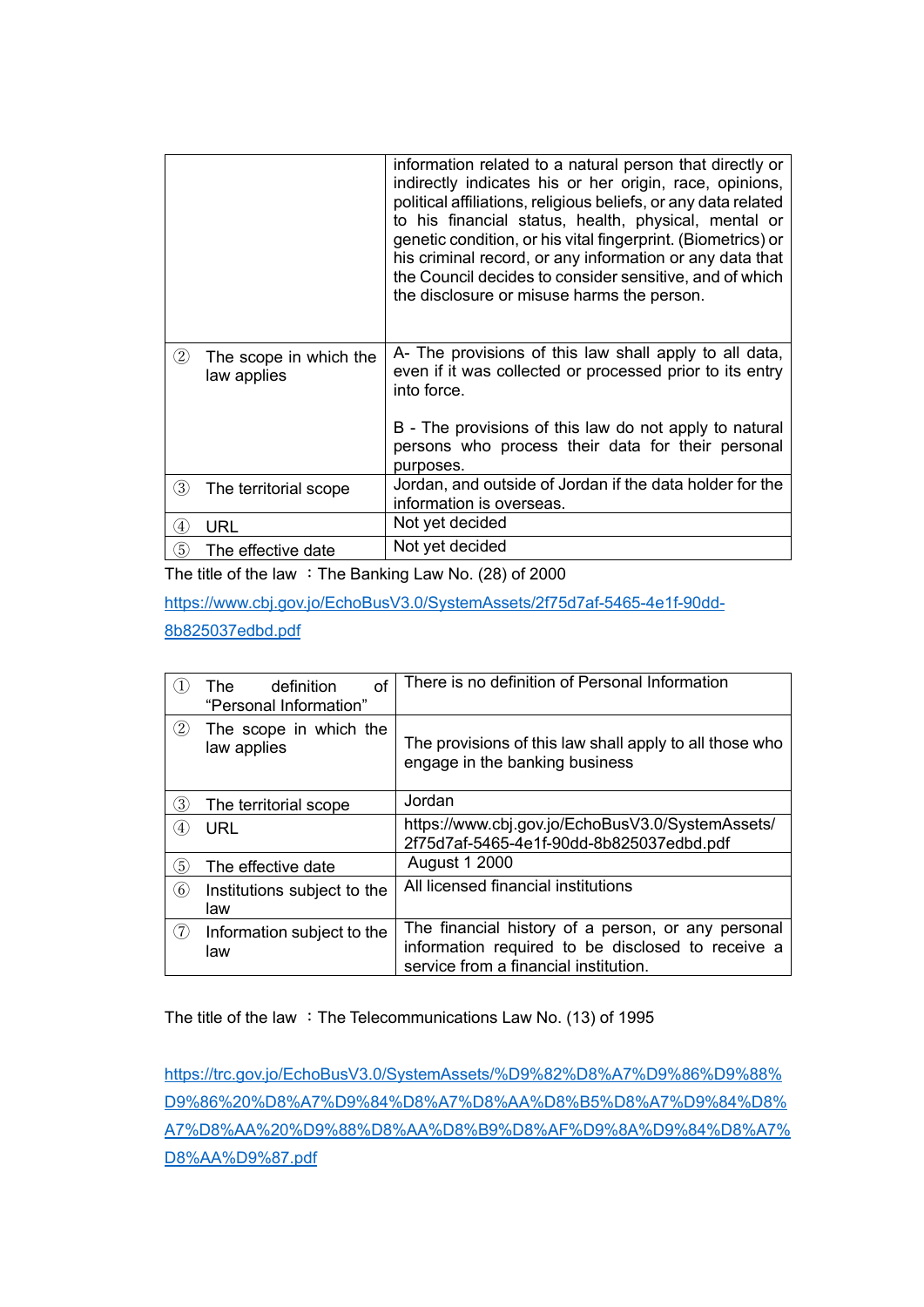|                   | definition<br>οf<br>The<br>"Personal Information" | There is no definition of Personal Information                                                                                                                                                                                                 |
|-------------------|---------------------------------------------------|------------------------------------------------------------------------------------------------------------------------------------------------------------------------------------------------------------------------------------------------|
| $\circled{2}$     | The scope in which the<br>law applies             | This law is applicable to all Transmission, broadcast,<br>reception, or transmission of symbols, signals, sounds,<br>images, or data, of whatever nature, by wire, radio, or<br>optical means, or by any other means of electronic<br>systems. |
| 3)                | The territorial scope                             | Jordan                                                                                                                                                                                                                                         |
| $\left( 4\right)$ | <b>URL</b>                                        | No official English translation is available.                                                                                                                                                                                                  |
| 5)                | The effective date                                | 1/10/1995                                                                                                                                                                                                                                      |
| 6                 | Institutions subject to<br>the law                | Entities that hold a license to operate or manage a<br>telecommunication network in Jordan.                                                                                                                                                    |
| (7)               | Information subject to<br>the law                 | information required to be disclosed to receive a<br>service from a telecommunications provider, and<br>Information subscribers share using a licensed<br>telecommunication network.                                                           |

The title of the law : The Cybercrime Law No. (27) of 2015

[http://www.mc.gov.jo/echobusv3.0/SystemAssets/%D9%82%D8%A7%D9%86%D9%8](http://www.mc.gov.jo/echobusv3.0/SystemAssets/%D9%82%D8%A7%D9%86%D9%88%D9%86%20%D8%A7%D9%84%D8%AC%D8%B1%D8%A7%D8%A6%D9%85%20%D8%A7%D9%84%D8%A7%D9%84%D9%83%D8%AA%D8%B1%D9%88%D9%86%D9%8A%D8%A9%20%D8%B1%D9%82%D9%85%2027%20%D9%84%D8%B3%D9%86%D8%A9%202015.pdf) [8%D9%86%20%D8%A7%D9%84%D8%AC%D8%B1%D8%A7%D8%A6%D9%85%2](http://www.mc.gov.jo/echobusv3.0/SystemAssets/%D9%82%D8%A7%D9%86%D9%88%D9%86%20%D8%A7%D9%84%D8%AC%D8%B1%D8%A7%D8%A6%D9%85%20%D8%A7%D9%84%D8%A7%D9%84%D9%83%D8%AA%D8%B1%D9%88%D9%86%D9%8A%D8%A9%20%D8%B1%D9%82%D9%85%2027%20%D9%84%D8%B3%D9%86%D8%A9%202015.pdf) [0%D8%A7%D9%84%D8%A7%D9%84%D9%83%D8%AA%D8%B1%D9%88%D9%8](http://www.mc.gov.jo/echobusv3.0/SystemAssets/%D9%82%D8%A7%D9%86%D9%88%D9%86%20%D8%A7%D9%84%D8%AC%D8%B1%D8%A7%D8%A6%D9%85%20%D8%A7%D9%84%D8%A7%D9%84%D9%83%D8%AA%D8%B1%D9%88%D9%86%D9%8A%D8%A9%20%D8%B1%D9%82%D9%85%2027%20%D9%84%D8%B3%D9%86%D8%A9%202015.pdf) [6%D9%8A%D8%A9%20%D8%B1%D9%82%D9%85%2027%20%D9%84%D8%B3%](http://www.mc.gov.jo/echobusv3.0/SystemAssets/%D9%82%D8%A7%D9%86%D9%88%D9%86%20%D8%A7%D9%84%D8%AC%D8%B1%D8%A7%D8%A6%D9%85%20%D8%A7%D9%84%D8%A7%D9%84%D9%83%D8%AA%D8%B1%D9%88%D9%86%D9%8A%D8%A9%20%D8%B1%D9%82%D9%85%2027%20%D9%84%D8%B3%D9%86%D8%A9%202015.pdf) [D9%86%D8%A9%202015.pdf](http://www.mc.gov.jo/echobusv3.0/SystemAssets/%D9%82%D8%A7%D9%86%D9%88%D9%86%20%D8%A7%D9%84%D8%AC%D8%B1%D8%A7%D8%A6%D9%85%20%D8%A7%D9%84%D8%A7%D9%84%D9%83%D8%AA%D8%B1%D9%88%D9%86%D9%8A%D8%A9%20%D8%B1%D9%82%D9%85%2027%20%D9%84%D8%B3%D9%86%D8%A9%202015.pdf)

| (1)               | definition<br>οf<br>The<br>"Personal Information" | There is no definition of Personal Information                                                            |  |  |
|-------------------|---------------------------------------------------|-----------------------------------------------------------------------------------------------------------|--|--|
| $\circled{2}$     | The scope in which the<br>law applies             | This law is applicable to information systems and<br>information networks, digital programs and websites. |  |  |
| $\circled{3}$     | The territorial scope                             | Jordan                                                                                                    |  |  |
| (4)               | URL                                               | No official English translation is available.                                                             |  |  |
| $\circledS$       | The effective date                                | 1/6/2015                                                                                                  |  |  |
| (6)               | Institutions subject to<br>the law                | Institutions that own or operate a website or an<br>information network.                                  |  |  |
| $\left( 7\right)$ | Information subject to<br>the law                 | The information on a website or an information system<br>of an institution.                               |  |  |

ii. If there are any special instructions about the laws, please describe them.

# **III. OECD Privacy Principles**

i. If there are any provision of law which embody each OECD Privacy Principle in your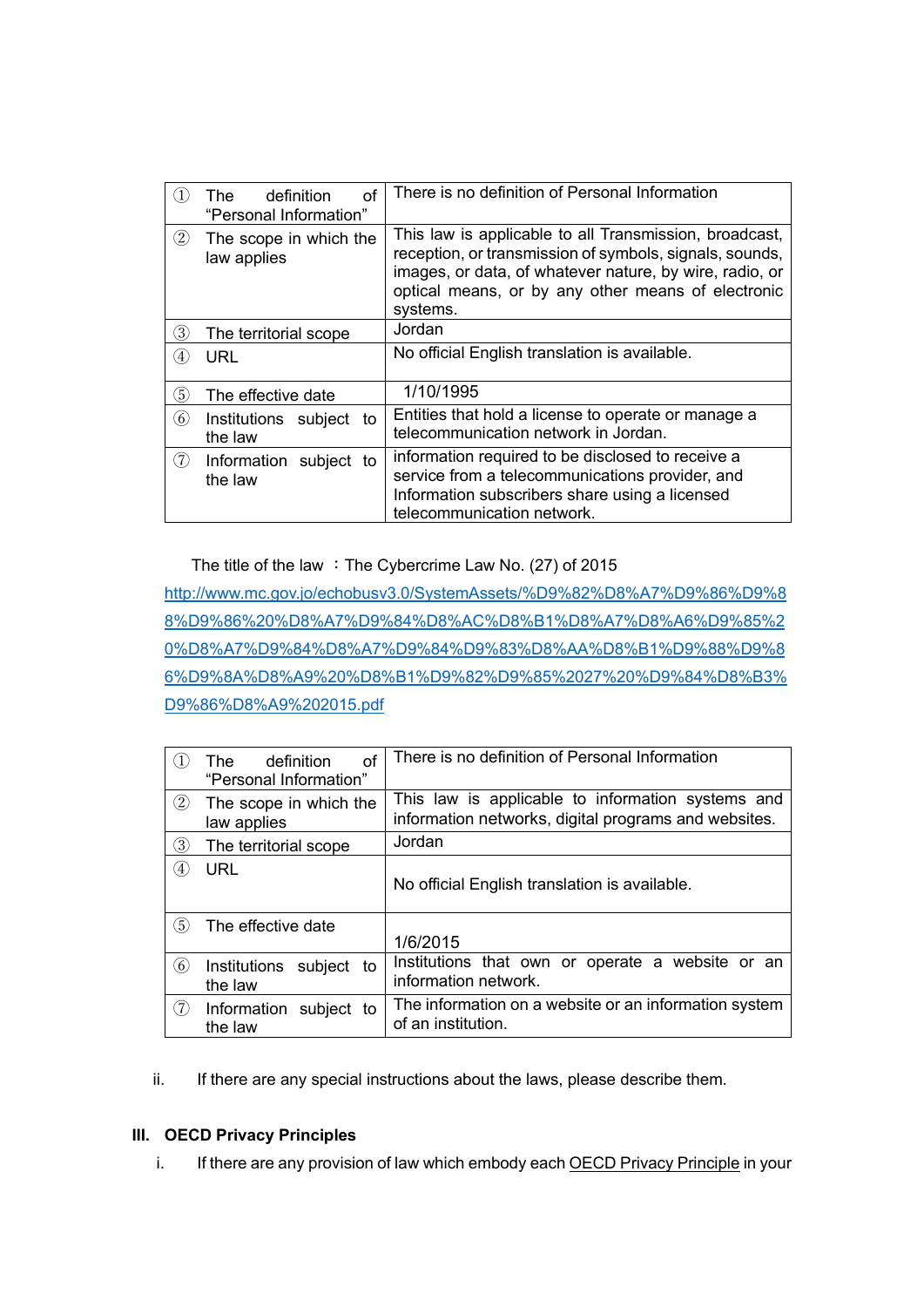#### country, please describe the outlines.

[https://www.oecd.org/sti/ieconomy/oecdguidelinesontheprotectionofprivacyandtran](https://www.oecd.org/sti/ieconomy/oecdguidelinesontheprotectionofprivacyandtransborderflowsofpersonaldata.htm) [sborderflowsofpersonaldata.htm](https://www.oecd.org/sti/ieconomy/oecdguidelinesontheprotectionofprivacyandtransborderflowsofpersonaldata.htm)

(a) Collection Limitation Principle

The draft of the Data Protection Law include the Collection Limitation Principle as per article 7(a) and 7(c) which states that purpose of processing the data must be legitimate, specific and clear and to be carried out by legal and legitimate means.

(b) Data Quality Principle

Article 7 (b) of the Law stipulates that the data processing shall be consistent with the purposes for which the data was collected. The data must be based on true, accurate and up-to-date data in accordance with article 7(d) of the Law.

(c) Purpose Specification Principle

Articles 9 (b) and 9(c) of the Law stipulate that the person must be informed about the purpose for which the data is processed and the period of time during which the data will be processed, provided that this period is not extended except with the consent of the person and in accordance with the provisions of the law.

(d) Use Limitation Principle

Article 4 (a) of the Law states the following: "Every natural person has the right to protect his data, and it may not be processed except after obtaining the prior consent of the concerned person or in the cases authorized by law."

- (e) Security Safeguards Principle Article 8(b) of the Law states that the entity responsible for the Data must take security, technical and organizational measures that ensure the protection of data from any breach of its security and integrity or any disclosure or any change, addition, destruction or unauthorized action
- (f) Openness Principle

By virtue of the Law, a Data Protection Council shall be established and responsible for:

a- Approval of policies, strategies, plans and programs related to data protection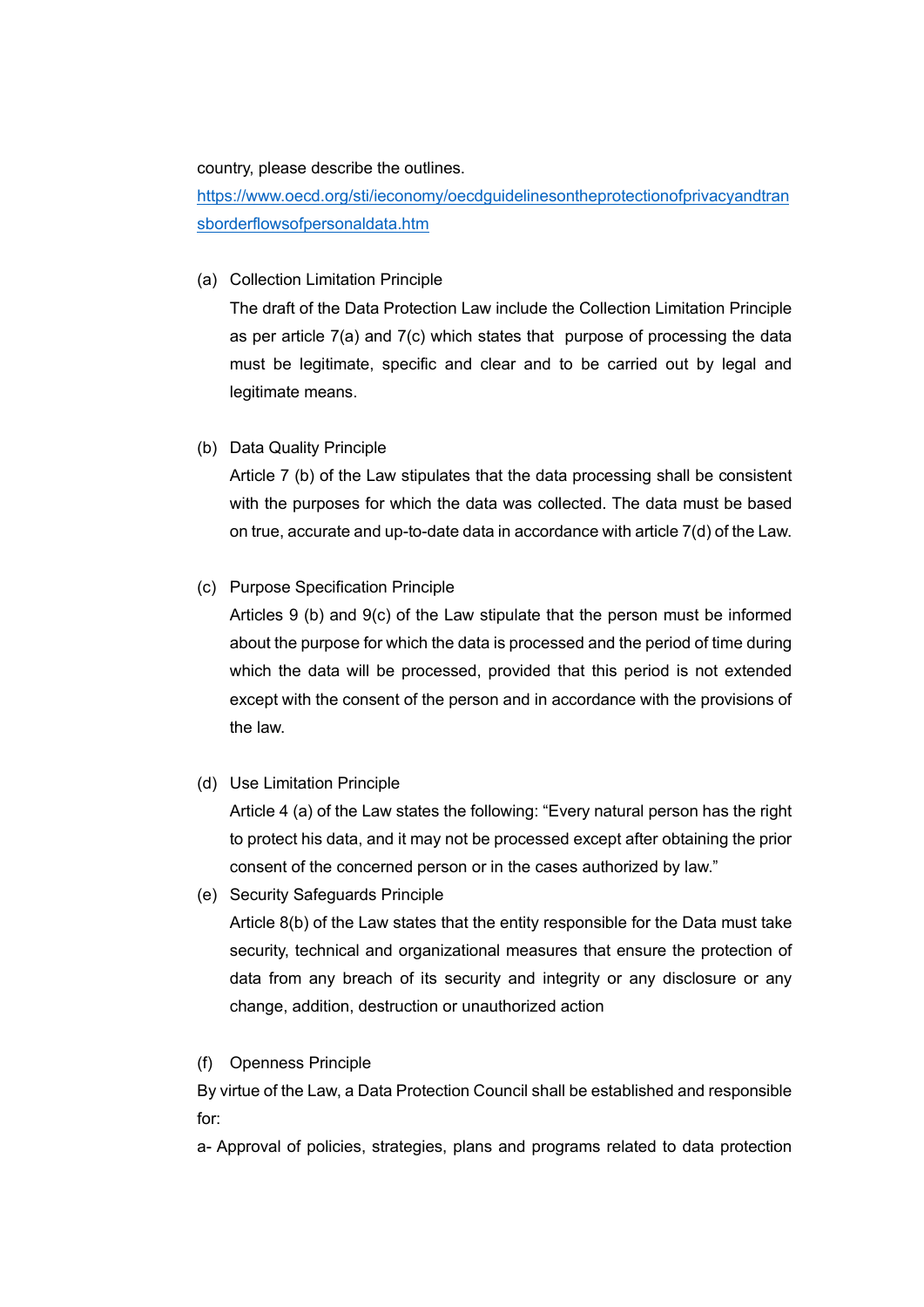and monitor their implementation.

b- Adopting standards and measures for data protection, including codes of conduct related to the proper performance of the official and processor of its work.

c- Determining the mechanism for deciding on complaints and requests submitted by the person concerned against the official or by the responsible applicant against any other official and taking the necessary measures in this regard in accordance with instructions issued for this purpose.

d- Expressing an opinion on treaties, agreements, legislation and instructions related to data.

e- Issuing a periodically updated list of countries, international or regional bodies or organizations accredited to the Kingdom, which have an adequate level of data protection, and publishing it by any means it deems appropriate.

f- Suggesting international cooperation plans in the field of data protection and exchanging experiences with international bodies and organizations, coordinating and cooperating with governmental and non-governmental bodies and agencies to ensure the integrity of data protection procedures.

## (g) Individual Participation Principle

Article 4 of the Law states that :

A- Every natural person has the right to protect his data, and it may not be processed except after obtaining the prior consent of the person concerned or in the cases authorized by law.

b- A person shall enjoy the following rights:

1- Knowing, accessing and obtaining the data held by the official.

2- Withdrawal of prior consent.

3- Correcting, modifying, erasing, hiding, adding or updating data.

4- Allocating treatment to a specific scope.

5- Object to processing and diagnosis if they are not necessary to achieve the purposes for which the data was collected, or if they are in excess of their requirements, discriminatory, unfair or in violation of the law.

6- Transferring a copy of his data from the official to another official.

7- Awareness and knowledge of any violation or breach of the security and integrity of his data.

C- The exercise of the rights stipulated in Paragraph (B) of this Article shall not entail any financial or contractual consequences for the person.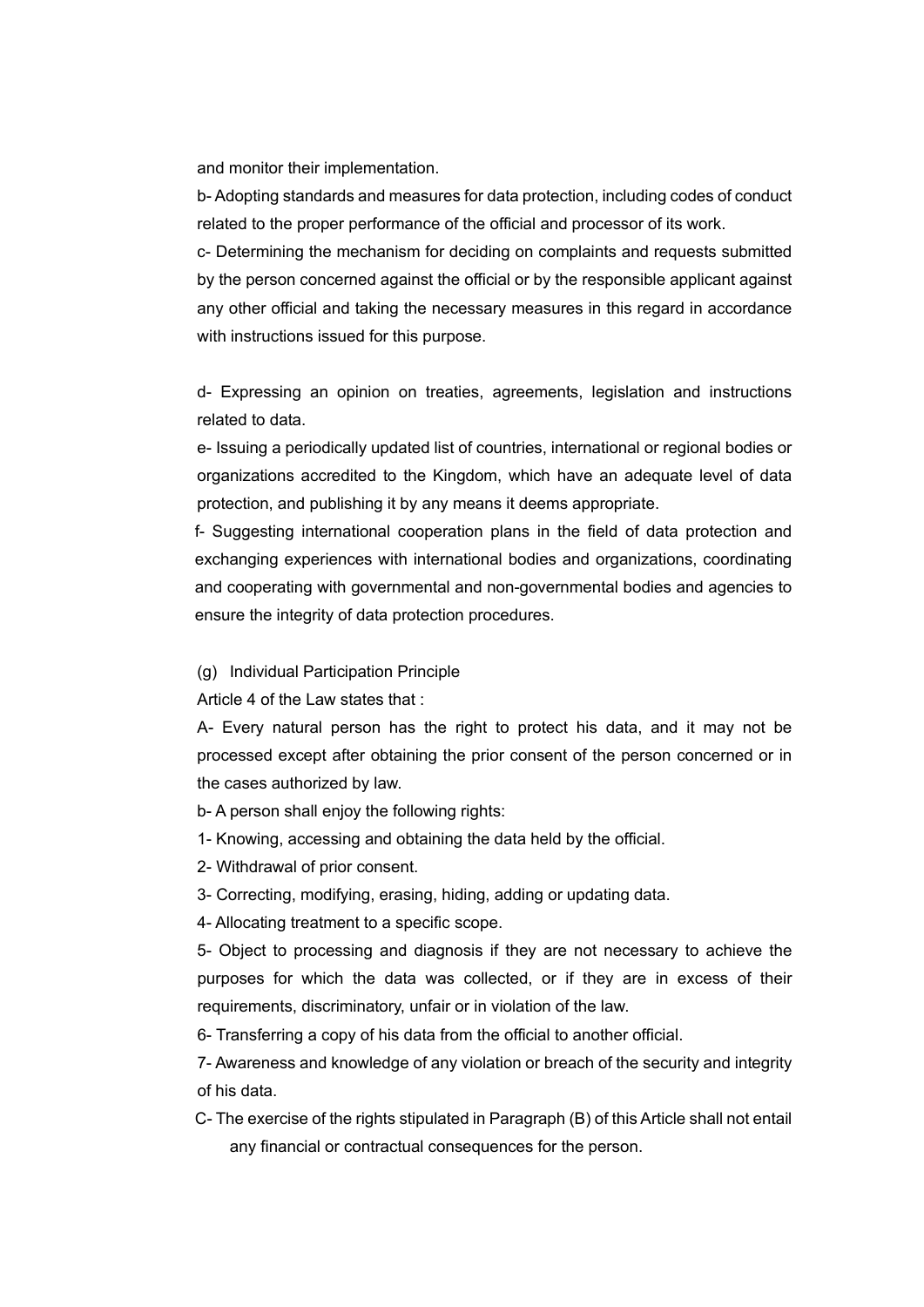### (h) Accountability Principle

In the event of a gross negligence or infringement, the data holder is obligated to compensate the person as per article 19 (b) of the Law.

- ii. If there are any sectors in which any laws exclude the application of each OECD Privacy Principle, please describe the outline.
- iii. The below OECD Privacy Principles are included in the draft of the Data Protection Law. Currently, due to the absence of a legal frame work of such law the main data protection procedures and rules do not exist under Jordanian law. The matter of privacy is merely covered in the Jordanian Laws and regulations. The current laws broadly cover the general rule of protecting the personal information only with no specific procedures on how to process, store and protect personal information. Hence, these principles are not fully covered under the Jordanian laws at the present time.
	- (a) Collection Limitation Principle
	- (b) Data Quality Principle
	- (c) Purpose Specification Principle
	- (d) Use Limitation Principle
	- (e) Security Safeguards Principle
	- (f) Openness Principle
	- (g) Individual Participation Principle
	- (h) Accountability Principle

# **IV. Data Localization and Government Access**

In your country, are there any systems having an impact on the rights of data subjects such as comprehensive government access to personal data or Data Localization? If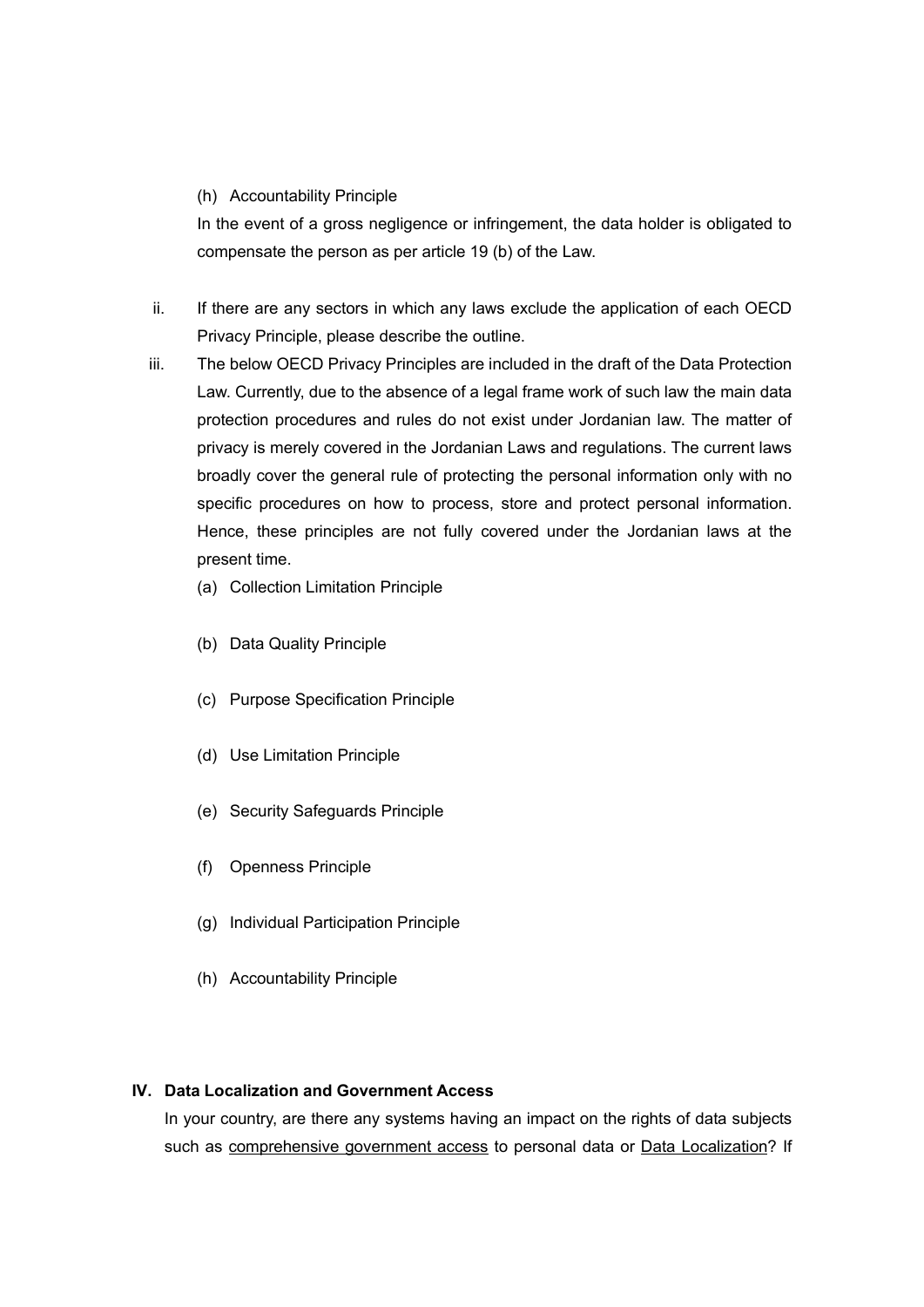#### yes, please describe them.

No. There is no system that has an impact on the rights of data subjects. Also, the right of privacy is protected under the Jordanian Constitution and generally the government does not access the personal data retained by private sector organizations. However, in accordance with the draft of the Data Protection Law, a public authority may process personal data without prior consent or notifying the person if the processing is carried out directly by a competent public authority to the extent required to carry out the tasks entrusted to it by law or through other contracted parties, provided that the contract (in case a governmental entity assigns its duties to another party to provide it services by signing a contract, then this contract must adhere to the provisions of the Data Protection Law.) includes observance of all obligations and conditions stipulated in this law and the regulations and instructions issued pursuant thereto.

As for Data Localization the Ministry of Digital Economy & Entrepreneurship issued Cloud (Platforms & Services) Policy 2020. In this Policy, the private entity may store their information outside of Jordan and must ensure that the data is protected. The cloud service provider is also obligated to protect the data from unauthorized access. Governmental entities in accordance with the Policy must classify their assets which include data, equipment, and software that will be transferred to cloud.

The first level (**Secret**): then the place of preservation and processing is limited within the Kingdom to the secure data centers in the government with the possibility of restrictions, and the authority can benefit from all the cloud services. • The second level (**Sensitive**): The place of preservation and processing is limited within the Kingdom, with the possibility of utilizing the secure data centers in the government with all different cloud services, and the secure data centers in the private sector with the possibility of restrictions. Thus, Government entities can take advantage of SaaS cloud services only.

The third level (**Private**): The place of preservation and processing can be inside or outside the Kingdom, with the possibility of taking advantage of secure data centers in the government and the private sector with all the different cloud services, with the possibility of restrictions on data centers in the private sector and / or outside of Jordan.

The fourth level (**Ordinary**): The place of preservation and processing can be inside or outside the Kingdom, with the possibility of benefiting from the secure data centers in the government and the private sector, and all different cloud services